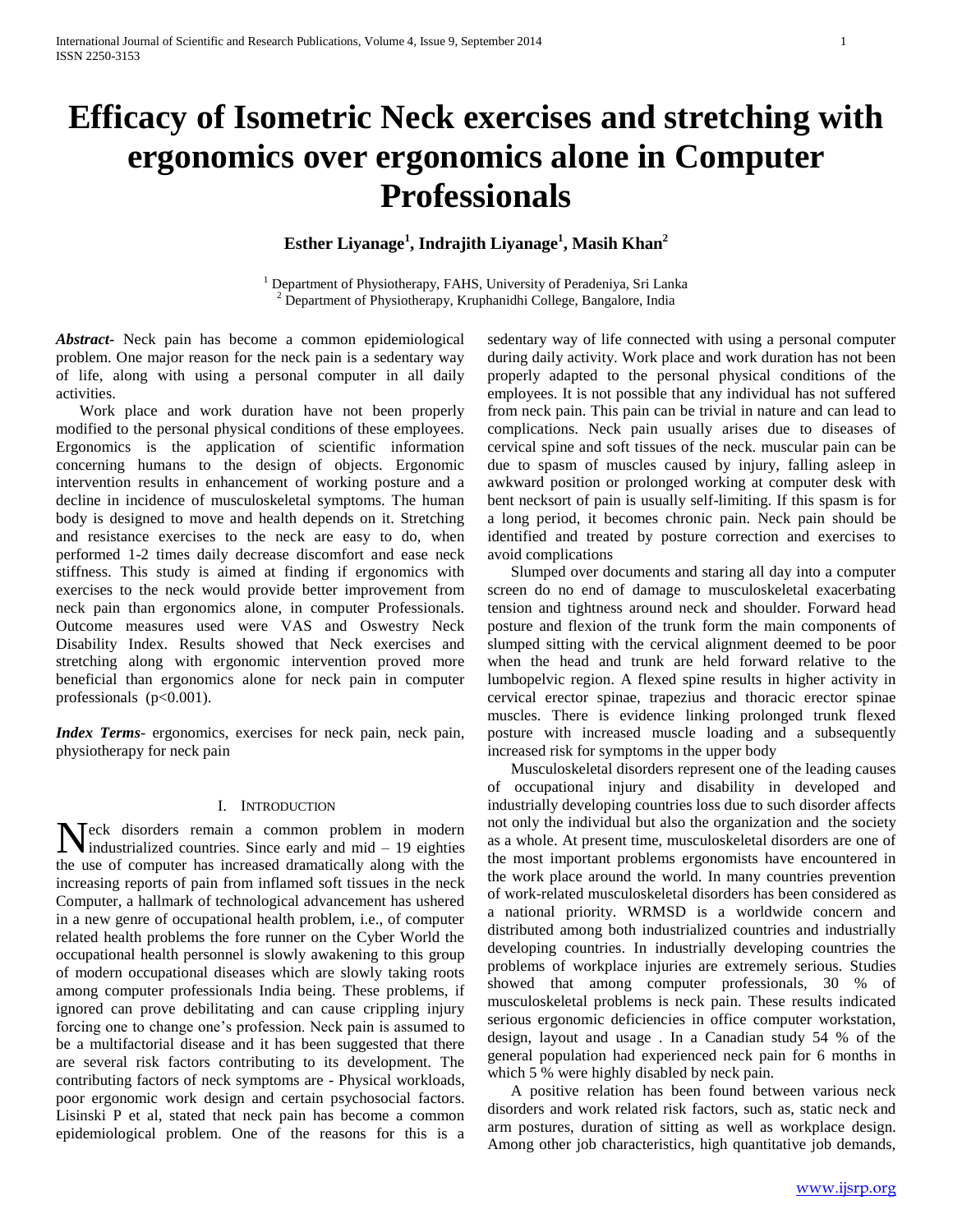having little influence on one's work situation and limited restbreak opportunities have been found as predictors of neck pain.

 Computer use in sustained non-neutral postures, such as neck rotation and shoulder abduction, has been identified as risk factors for neck and shoulder symptoms. Low frequency neck exercises have been found preventive in some studies.

 The human body is designed to move and health depends on it. Dynamic activity such as stretching should be incorporated in a work day and performed frequently. Isometric exercises ease neck stiffness and it becomes more flexible, there is little or no joint movement. DM Kietrys, stated that stretching and resistance exercises to the neck are easy to do and when performed 1-2 times daily reduce discomfort in the neck.

 Most people with neck disorders experience a low level of disability of a large variety of therapeutic interventions available for treatment of mechanical neck pain, exercise therapy is a widely used treatment. The Verhagen 2004 update indicated the use of active interventions was more effective than passive ones.

 The objective of the present study is to determine if ergonomic intervention with exercises are more efficient than, only ergonomic intervention for neck pain among computer professionals.

## II. OBJECTIVES

 1. To determine the effects of intermittent isometric exercises and stretching for

neck pain in computer professionals.

2. To find out the effectiveness of ergonomic intervention and exercises during

working hours in neck pain among computer professionals.

## III. LITERATURE REVIEW

 **1. Arpita Desai and Shruti M Shah (2004)** in a study on a 100 computer professionals by using ergonomic intervention and intermittent exercises for neck in the work day concluded that educating computer operators the importance of ergonomics and work modification techniques and intermittent exercises protocol can reduce risk of cumulative trauma disorders.

 **2. Kilroy, Niamh (2000)** in a study on 47 female subjects treated with physical work place change and advice on risk factors showed that ergonomics intervention resulted in an improvement in working posture and a decrease in musculoskeletal symptoms and body discomfort.

 **3. Vernon H, Mior (1991)** stated that modified Oswestry Neck index is a good practical tool to give information on how neck pain has affected ability to manage in everyday life. It has been proved valid and reliable.

 **4. Shikdar AA, Al-Kindi (2007)** in a study in 40 workstations treated 138 workers with ergonomic interventions and found that of the musculoskeletal problems seen among computer employees 30 % was neck pain, due to ergonomic deficiencies in computer workstation.

 **5. Kary TN, Gross A (2005)** (used 16 trials with multiple comparison, 6 studies compared stretching and strengthening exercises to control treatment showed that there is evidence that stretching and strengthening exercises have benefit on neck pain.

# METHODOLOGY

 A randomized controlled trial to find if ergonomic intervention with isometric exercises and stretching for neck proves more effective than ergonomics alone for neck pain in computer professionals.

 POPULATION - Subjects with neck pain from IT Company in Bangalore.

 SAMPLE - 100 female subjects satisfying the inclusion criteria were selected from

population and assigned in 2 groups: -

Group I – 50 subjects received ergonomic intervention.

 Group II - 50 subjects received ergonomic intervention with stretching and isometric

exercises for neck.

SAMPLING DESIGN – Simple random sampling.

 SAMPLING METHOD – Subjects were selected through simple random sampling using lottery method (Alphabets A & B).

### INCLUSION CRITERIA

- Duration of pain 3 to 4 months.

- Age 25 – 35 years.

- Patients having primary complaint of neck pain with no radiculopathy.
- No treatment for neck pain taken before.

# EXCLUSION CRITERIA

- History of trauma to neck.

- History of whiplash injury.
- Bilateral upper limb symptoms.
- Prior surgery to cervical and upper thoracic spine.
- Diminished or absent sensation to pinprick in upper limb dermatome.
- Positive 2 or more neurological signs.
- Physiotherapy interventions taken before for neck pain.

## TOOLS: -

- A copy of Visual Analogue Scale for pain.
- A copy of Modified Oswestry Neck Disability Inde
- Ergonomic Guidelines.
- Neck Exercises.
- Knee Hammer.
- Cervical Tests- Neck Distraction Test Neck Compression Test

### PROCEDURE

 Female patients with neck pain since 3 to 4 months, between 25 to 35 years of age were selected. A complete standardized history taking and Physical examinations to rule out neurological signs were done by the physiotherapist.

 Modified Oswestry Neck Disability Index was used: have shown that modified version has high levels of reliability, validity and responsiveness. It's a self report measure of function used in patients with neck pain. It contains 10 questions and each has to be scored between 0 -5 and the total score out of 50 was noted. It has high test – retest reliability with  $ICC - 0.93$ .

VAS**:** was used to indicate the intensity of pain. The scale has shown to have adequate reliability and responsiveness in patients with neck pain. It has high test-retest reliability with ICC - 0.91.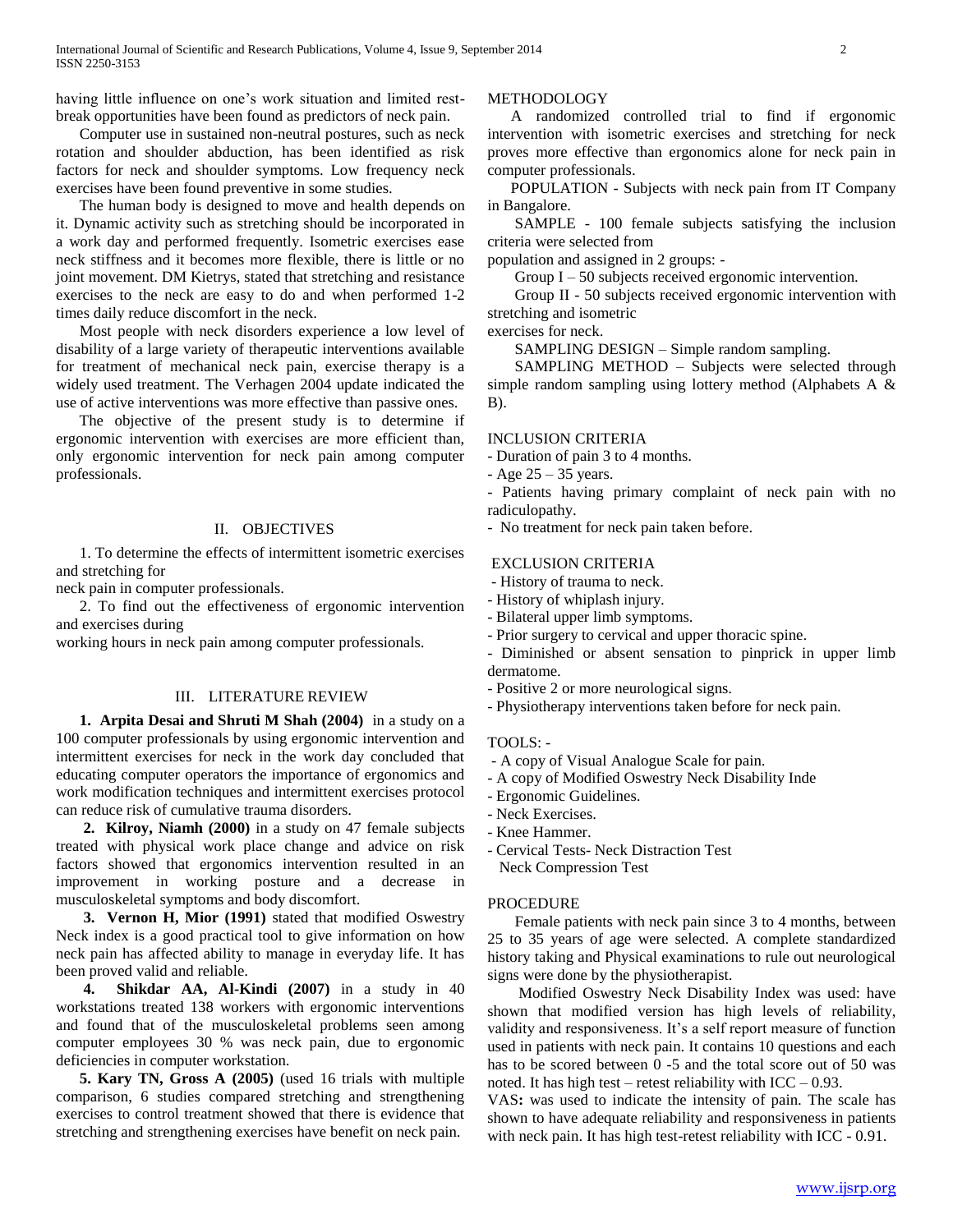Following baseline examination patients were randomly assigned to two groups:

Group A- (Ergonomic intervention and Exercises group)

 The patients were explained about the procedure and informed consent was taken.

 Patients were given a copy of ergonomic guidelines, which included –

 $\Box$  Arms-Place frequently used items within close reach.

 $\Box$  Constraint head postures - Keep reference material upright at desk and do not move the head, instead raise and lower eyes to read.

 $\Box$  Incorrect screen height-Adjust monitor height so that top of screen is at or slightly lower than eye level.

 $\Box$  Poor posture habits – Do not slouch, sit upright.

 Adjust chair height correctly- Seat height should not compress the thigh.

- Front edge should be curved downwards.

- Chair seat height should be 25 to 35 cm below Work surface.

- Chair seat should be 2 inches behind the Popliteal level.

- Arm rest should allow elbow to rest at 90 degree.

- Alternate tasks – In between prolonged duration of typing and viewing the monitor, Some other tasks like- drinking water, speaking on phone, Speaking to a colleague, whole body stretch should be done.

 $\Box$  Cradling phone between neck and shoulders: use head set Patients were taught isometric neck exercises:

Patients were in sitting position on the working chair.

 Isometric flexion - They were taught to place their dominant hand flat on the forehead. Next, they were told to firmly push forehead against the right hand and hold for 5 seconds and were told to repeat 5 times.

 Isometric extension – Patients were taught to place their dominant hand behind their head, over the occipit. Next, they were told to firmly push the head backwards against the hand, and hold for 5 seconds and repeat 5 times.

 Isometric side flexion – Patients were taught to place the right hand flat on the right side of the head. Next, they were told to firmly push the head against right hand and hold for 5 seconds and repeat 5 times. Same exercise was repeated with the left hand against the left side of the head.

 Isometric neck rotation – Patients were taught to place the right hand on the right cheek. Next, they were told to firmly turn the face against the right hand and hold for 5 seconds and repeat 5 times. Same exercise was repeated with the left hand on the left cheek.

Patients were taught neck stretching:

 Neck Extensors stretch- They were taught to gently bend neck forward, as if to touch the chin to jugular notch, and hold the position for 10 seconds and repeat 5 times.

 Neck Flexors stretch - Patients were taught to gently bend the neck backwards as much as possible and hold the position for 10 seconds and repeat 5 times.

 Neck side flexors stretch**-** They were taught to gently bend their neck on the right side, trying to touch the ear lobe to the shoulder and hold the position for 10 seconds and repeat 5 times.

 Stretch for right side - They were taught to gently bend their neck to the left side, trying to touch the ear lobe to the shoulder

and were told to hold the position for 10 seconds and repeat 5 times.

 Neck lateral rotation stretch**-** They were taught to gently turn the neck to the right side, looking over the shoulder and were told to hold the position for 10 seconds and repeat 5 times.

 Stretch for Right side - They were taught to gently turn the neck to the left side, looking over the shoulder and were told to hold the position for 10 seconds and repeat 5 times.

Patients were instructed to do the isometric exercises and neck stretching every 2 hours of their work.

 - Patients were instructed to follow the ergonomic guidelines regularly.

Group B- (Ergonomic intervention group)

 - Patients were explained about the procedure and informed consent was taken.

 - Patients were given a copy of ergonomic guidelines, same as was given to

Group A.

Follow up –

Evaluation using VAS and Modified Oswestry Neck disability index was done before starting treatment, and subsequently every 15 days for 2 months.

# IV. RESULTS

 Student t test (two tailed, independent) has been used to find the significance of study parameters (NDI) on continuous scale between two groups Inter group analysis) Mann Whitney U test has been used to find the significance of study parameters of VAS score between two groups.

## **Statistical analysis between the 2 groups based on NDI score**

 The day 1 observation of experimental group was 18.36 (SD  $-4.07$ ) and in control group it was  $19.58$  (SD  $-3.36$ ). Hence, the NDI was not statistically significant on day 1. At day 15 the mean in experimental group was  $17.80$  (SD – 3.87) with 3.1 % reduction and in control group it was  $19.52$  (SD – 3.31) with 0.4 % reduction, with a difference of 2.7 % (p value- 0.789) so it is statistically significant. On day 30 the mean in experimental group was  $14.5$  (SD – 2.36) with 20.9 % reduction and in control group it was  $18.42$  (SD – 3.09) with 5.9 % reduction, the difference being 15 % (p value  $-$  0.056) it was statistically significant. At day 45 the mean in experimental group was 10.70  $(SD - 1.79)$  with a decrease of 41.7 % and in control group it was 16.58  $(SD - 3.15)$  with a decrease of 15.3 % the difference in improvement being 26.4 it was statistically significant. On day 60 the mean was  $4.12$  (SD – 1.15) and a reduction of 77.6 % and in control group it was  $13.66$  (SD  $- 1.45$ ) and a reduction of 30.2 % difference in improvement was 47.4. Hence, the improvement in Experimental group was statistically significant.

 Graph 1.1: Represents evaluation of NDI score between experimental and control group, from day 1 till end of 02 months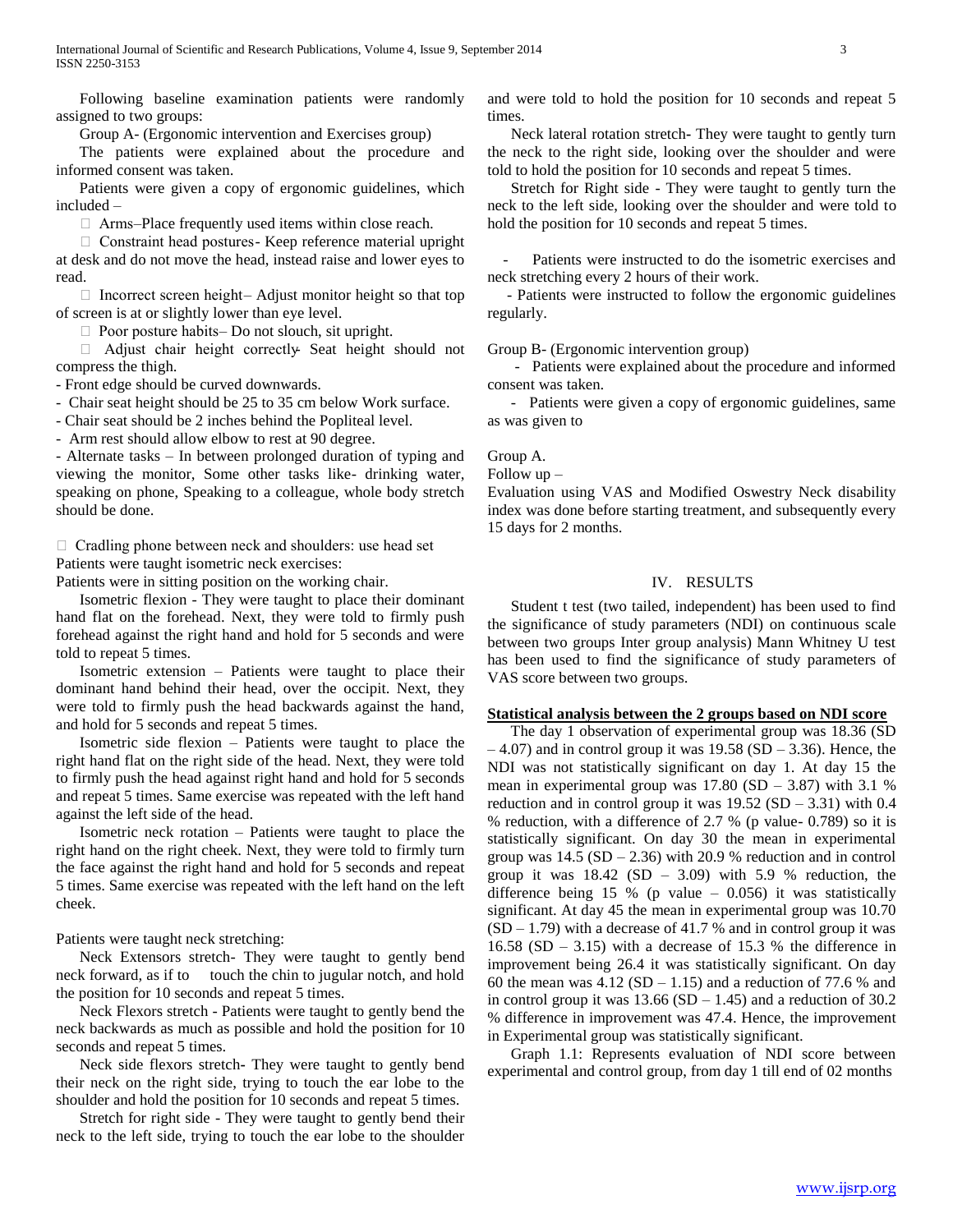

**based on VAS score.**

 The day 1 observation of experimental group was 4.82 (SD – 0.83) and in control group it was  $5.00$  (SD – 0.76). Hence, it was not statistically significant. At day 15 in experimental group the mean was  $4.46$  (SD – 0.71) and a change of 7.5 % and in control group it was  $4.98$  (SD – 0.74) and percentage change of 9.2 %, with a difference of 1.7 in percentage (p value 0.195) it is statistically significant. At day 30 in experimental group the mean was  $3.98$  (SD  $- 0.38$ ) and percentage change of 17.4 % and in control group it was  $4.54$  (SD – 0.58) and a percentage change of 9.2 %, there is a difference of 8.2 in percentage (p value – 0.361), hence, it is statistically significant. On day 45 in experimental group the mean was  $3.22$  (SD – 0.47) and a change of 33.2 % and in control group the mean was  $4.02$  (SD – 0.47) with a change of 19.6 %, the difference in percentage is 13.6 (p value  $-0.188$ ), so it is statistically significant. Finally on the 60th day the mean in experimental group was  $1.54$  (SD – 0.58) with 68.1 % improvement and in control group it was 3.40 (SD – 0.49) with 32 % improvement, the difference in percentage of improvement being 36.1 (p value- 0.001), the result is statistically significant.

# **Graph 1.2: Represents the analysis between the control and experimental group based on VAS score**



### V. DISCUSSION

 The data collected in the study was analyzed using Mann Whitney U test and Paired t- test. The age group selected was from 35-45 years. The statistical analysis of the data supports the beneficial effects of exercises and ergonomics over ergonomics alone for neck pain in computer professionals.

 Arpita Desai and Shruti M Shah in their study on 100 computer professionals by using ergonomic intervention and intermittent exercises for neck in the work day concluded that educating computer operators the importance of ergonomics and work modification techniques and intermittent exercises protocol can reduce risk of cumulative trauma disorders.

 Kilroy, Niamh in a study on 47 female subjects treated with physical work place change and advice on risk factors showed that ergonomic intervention resulted in an improvement in working posture and a decrease in musculoskeletal symptoms and body discomfort. As in the present study this study was also done on female subjects and ergonomic intervention was given. But as in the present study exercises to the neck was not used as an intervention.

 DM Kietry, JS Galper in their study on 72 subjects to find the efficacy of at-work exercises for computer operators concluded that resistance and stretching exercises are easy to do and when performed 1-2 times daily reduced discomfort in the neck. This study also included at-work exercises and proved to reduce discomfort in the neck.

 Observing the efficacy of exercises and ergonomic intervention in reducing neck pain, the present study aimed at combining both these interventions to explore if exercises together with ergonomic intervention proved to be more beneficial than ergonomics alone for neck pain in computer professionals.

 Following intervention the severity and incidence decreased for pain and disability. The subjects appreciated the ability to overcome the disabling effects of wrong posture and lack of physical exercise which were hindering their work performance. Subjects also improved from psychological stress due to neck pain to feelings of control and empowerment over their health which affected their quality of life. Changes in behavior were also seen with participants reporting efforts to continue ergonomic guidelines even after work in other daily activities.